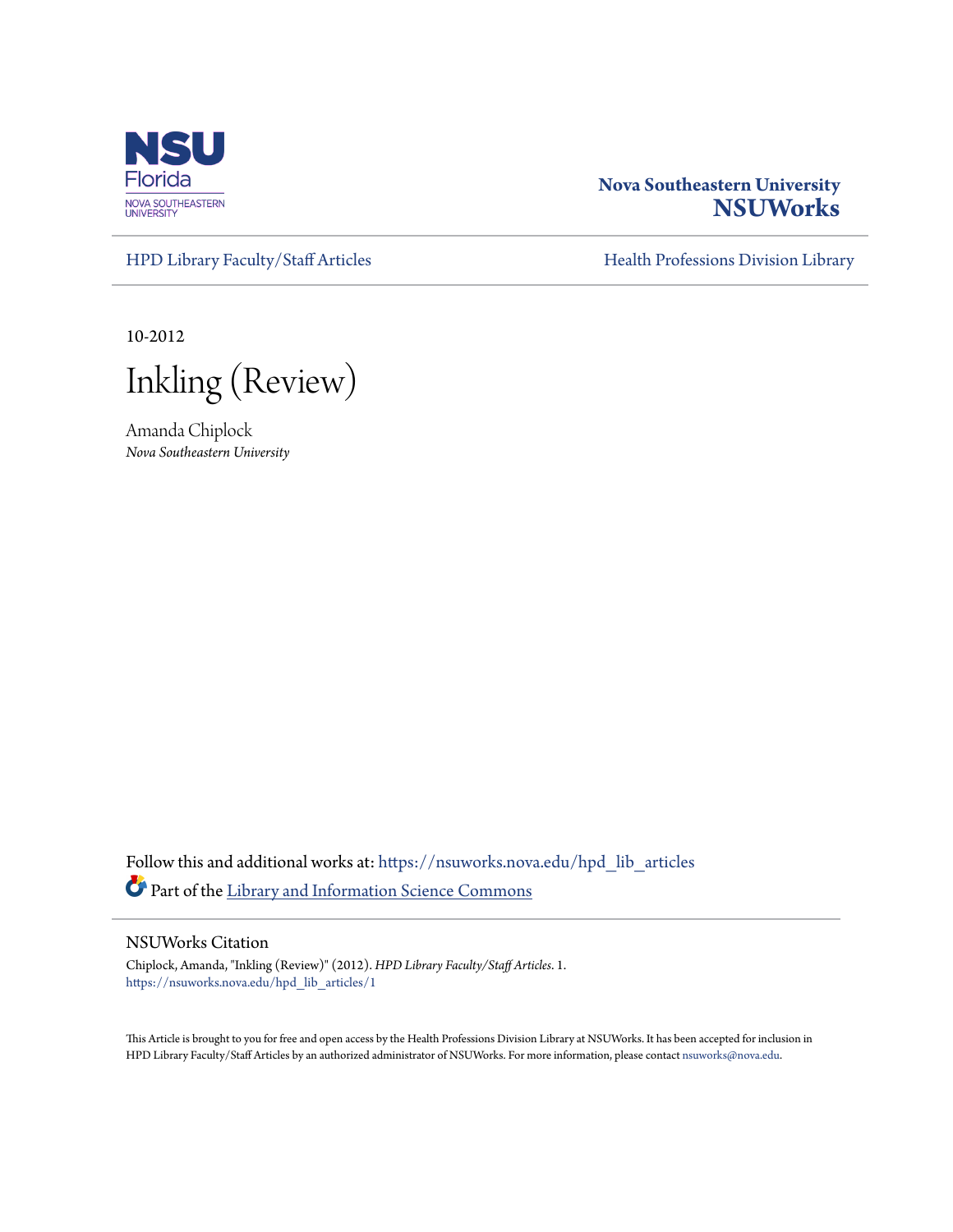textbooks—along with self-assessment tools, note-taking, and highlighting features—enhances the user experience. For collaborative learning, users can follow notes from classmates, faculty, and others throughout the text. It also allows discussions visible in a social stream, similar to a social media feed.

### **Contents**

At the time of this writing, the Inkling store offered thirty-four medical titles, with thirty additional medical titles soon to be released, along with five titles in the health sciences category. A broad spectrum of preclinical content is covered, including anatomy, anesthesia, biochemistry, cellular and molecular biology, doctoring, embryology, endocrinology, genetics, histology, immunology, internal medicine, neuroscience, pathology, pharmacology, and physiology [1]. Inkling also offers a wide range of nonmedical categories.

## Intended audience

Medical school faculty and students are the target audience for Inkling's preclinical texts. Inkling sells directly to individuals and to institutions. At the time of this writing, they are not targeting medical libraries directly; however, this may change in the near future as they work with publishers and libraries to establish library licensing and purchasing models for Inkling titles.

# Major features

Inkling's major features are:

& interactive quizzes and self-assessment tools (''Test Yourself'');

■ multimedia: high resolution images, audio and video, podcasts, slideshows, three-dimensional models, animations, and more, integrated into the text;

 $\blacksquare$  share and save notes, highlights, discussion within the text;

 $\blacksquare$  tap key terms for definitions;

■ intuitive search feature: searches key terms, concepts, figures, and notes;

 $\blacksquare$  integration with learning management systems such as Blackboard and WebCT;

Inkling. Matthew MacInnis, founder and chief executive officer, Inkling Systems, 153 Kearny Street, Fourth Floor, San Francisco, CA 94108; info@inkling.com; http://www.inkling .com; free website. Free application available for iPad at App Store; http://itunes.apple.com/us/app/  $inkling/id379351586?mt=8.$ 

### Purpose

Inkling strives to build digital textbooks that streamline learning and create an engaging experience for both teachers and students, while keeping prices lower than traditional textbooks by partnering with major publishers such as McGraw-Hill, Wolters Kluwer (LWW), Thieme, Pearson, Elsevier, and more.

# General description

Inkling is a cloud-based platform for interactive textbooks, or smartbooks, designed for the iPad. The smartbook concept aims to challenge traditional teaching, learning, and publishing concepts as it engages users in the reading and learning process. Multimedia throughout the